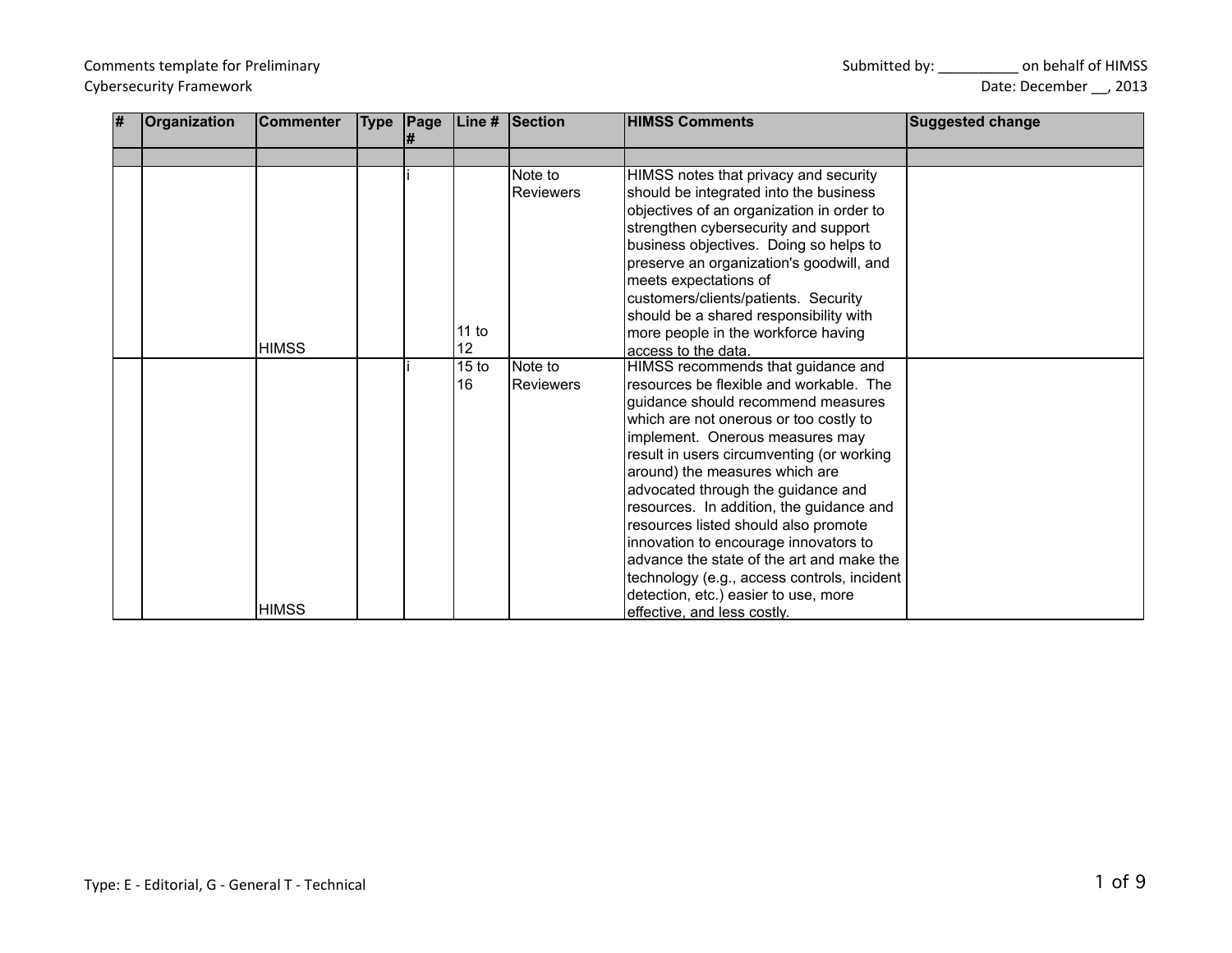| <b>HIMSS</b> |    | 29      | Note to          | We note that the guidance does not list                                      | Add in implementation measures       |
|--------------|----|---------|------------------|------------------------------------------------------------------------------|--------------------------------------|
|              |    |         | <b>Reviewers</b> | implementation measures, but should do                                       | and add more specificity regarding   |
|              |    |         |                  | so. In addition, it does not specify what a                                  | the target profile and what it could |
|              |    |         |                  | target profile for an organization could be.                                 | be (or should be).                   |
|              |    |         |                  | It is important to at least provide examples                                 |                                      |
|              |    |         |                  | of what a maturity model or standard                                         |                                      |
|              |    |         |                  | would be and to provide tools to assist an                                   |                                      |
|              |    |         |                  | organization in measuring its progress                                       |                                      |
|              |    |         |                  | against said model or standard.                                              |                                      |
|              |    |         |                  | Otherwise, there may be conflicting and                                      |                                      |
|              |    |         |                  | divergent understandings of what good (or                                    |                                      |
|              |    |         |                  | best) privacy and security practices would                                   |                                      |
|              |    |         |                  | lbe or could be.                                                             |                                      |
|              |    |         |                  | Business or cybersecurity risk                                               |                                      |
|              |    |         |                  | management process: We note that the                                         |                                      |
|              |    |         |                  | cost to implement is not mentioned. We                                       |                                      |
|              |    |         |                  | suggest a discussion on a cost-benefit                                       |                                      |
|              |    | $100 -$ |                  | analysis, such as the benefits which would Add in discussion about the cost- |                                      |
| <b>HIMSS</b> |    | 2 101   |                  | 1 outweigh the costs.                                                        | benefit analysis.                    |
|              |    |         |                  | Processes (in addition to systems) require                                   |                                      |
|              |    |         |                  | attention (presumably, "systems" refers to                                   |                                      |
|              |    |         |                  | computer technology). "Processes"                                            |                                      |
|              |    |         |                  | means workflow, namely, the actions of                                       |                                      |
|              |    |         |                  | people (e.g., non-automated steps in                                         |                                      |
|              |    |         |                  | access management). We note that                                             |                                      |
|              |    |         |                  | organizations can prioritize systems and                                     |                                      |
| <b>HIMSS</b> |    | 164     |                  | 1.2 processes that require attention.                                        |                                      |
|              |    |         |                  | Framework Core: we note that it seems                                        | Add in implementation measures       |
|              |    |         |                  | lunclear how the Framework Core will be                                      | and tools for measurement.           |
|              |    |         |                  | Imeasured and addressed. There are no                                        |                                      |
|              |    |         |                  | implementation measures or a way to                                          |                                      |
|              |    |         |                  | objectively measure how an organization                                      |                                      |
|              |    |         |                  | is doing against a certain standard or                                       |                                      |
| <b>HIMSS</b> | 51 | 206     |                  | $2.1$ model.                                                                 |                                      |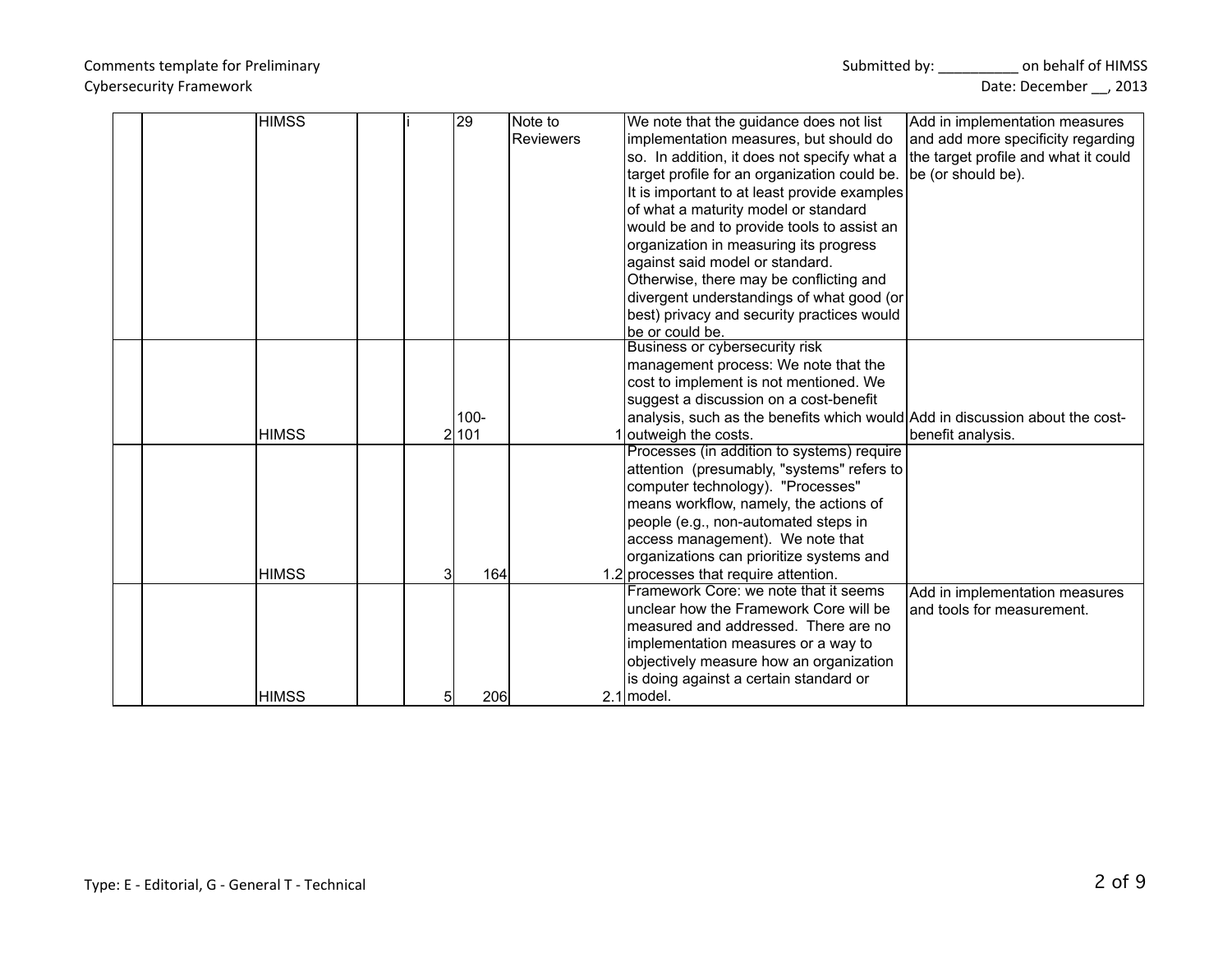|              |          | Framework Core: HIMSS notes that in                                      |                                    |
|--------------|----------|--------------------------------------------------------------------------|------------------------------------|
|              |          | terms of the "Identify" function of the                                  |                                    |
|              |          | framework core, it is important to include                               |                                    |
|              |          | personnel and their know-how, in addition                                |                                    |
|              |          | to understanding what technology                                         |                                    |
|              |          | resources an organization has. You need                                  |                                    |
|              |          | people to maintain and manage the                                        |                                    |
|              |          | technology resources. Not all                                            |                                    |
|              |          | organizations, however, have the                                         |                                    |
|              |          | personnel and know-how in-house and                                      |                                    |
|              |          | therefore they must outsource. Also,                                     | Add discussion about personnel     |
|              |          | sometimes key employees (with such                                       | and their know-how, in addition to |
|              |          | know-how) leave and there is a need for                                  | an understanding of what           |
|              | $243-$   | the organization to reconfigure in terms of                              | technology resources an            |
| <b>HIMSS</b> | 6 251    | 2.1 role management.                                                     | organization has.                  |
|              |          | Risk Assessment: HIMSS notes that                                        |                                    |
|              |          | examples could be tied to meaningful use                                 |                                    |
| <b>HIMSS</b> | 246<br>6 | 2.1 and risk assessment.                                                 |                                    |
|              |          | Protect: HIMSS observes that encryption                                  |                                    |
| <b>HIMSS</b> | 252<br>6 | 2.1 is not mentioned as a safeguard.                                     | Add encryption as a safeguard.     |
|              |          | Respond: HIMSS observes that entities                                    |                                    |
|              |          | may respond differently as a function of                                 |                                    |
|              |          | their size, scale and financial position.                                |                                    |
|              |          | Larger organizations may be able to have                                 |                                    |
|              |          | much more sophisticated response than,                                   |                                    |
|              |          | for example, a solo practitioner in the                                  |                                    |
| <b>HIMSS</b> | 265      | 2.1 healthcare industry.                                                 |                                    |
|              |          | Framework Core: HIMSS notes that it is                                   |                                    |
|              |          | important to have a written incident                                     |                                    |
|              |          | response plan. The incident response                                     |                                    |
|              |          | plan should include people, processes,                                   |                                    |
|              |          | and technology and address what                                          |                                    |
|              |          | constitutes an incident and address all                                  | Add in a discussion about having a |
|              |          | phases of incident response (including                                   | written incident response plan.    |
|              |          | detection, handling, eradication, and                                    | NIST Special Publication No. 800-  |
|              | 265-     | notification and communications about the 61 Rev. 2 could be listed as a |                                    |
| <b>HIMSS</b> | 7272     | 2.1 lincident).                                                          | Ihelpful resource.                 |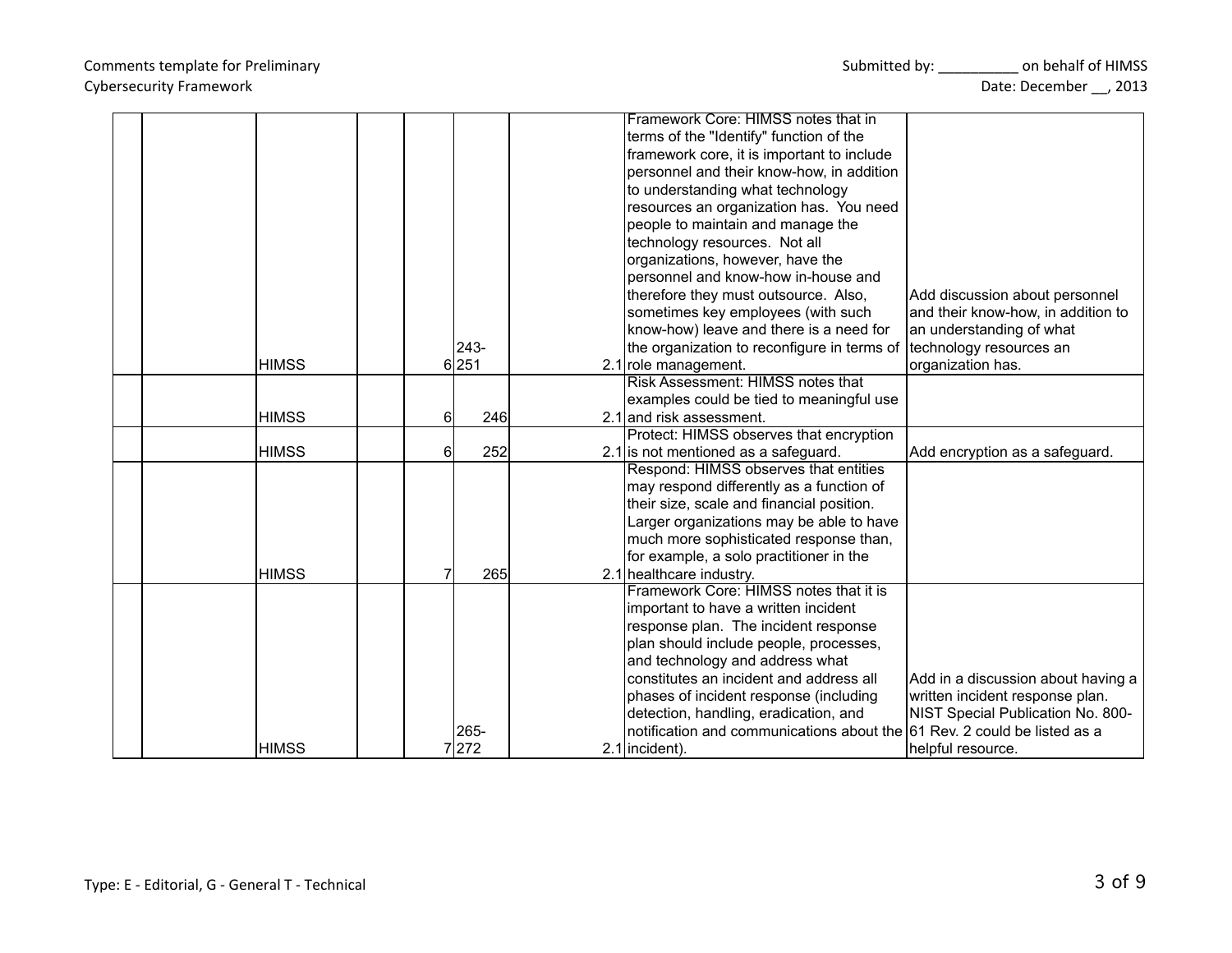|  |              |           | Framework Core: HIMSS notes that              |                                      |
|--|--------------|-----------|-----------------------------------------------|--------------------------------------|
|  |              |           | recovery should not only address short-       |                                      |
|  |              |           | term recovery (e.g., incident eradication,    |                                      |
|  |              |           | business continuity, restoring to normal      |                                      |
|  |              |           | operations, etc.) after an incident, but also |                                      |
|  |              |           | recovery in the long term (i.e.,              |                                      |
|  |              |           | organizational resilience) to improve the     |                                      |
|  |              |           | security posture of the organization and      |                                      |
|  |              |           | strengthen its cyber-infrastructure. In       |                                      |
|  |              |           | addition, the recovery step should loop       |                                      |
|  |              |           | back to the identify function of the          |                                      |
|  |              |           | Framework Core and generally it should        |                                      |
|  |              |           | be emphasized that the five Framework         |                                      |
|  |              |           | Core functions are part of a cycle for        |                                      |
|  |              |           | which there is a constant feedback loop       | Add to discussion more specificity   |
|  |              |           | (including in view of any lessons learned     | regarding recovery in the short-     |
|  |              | 273-      | in terms of people, processes, and/or         | term and long-term (namely,          |
|  | <b>HIMSS</b> | 7280      | 2.1 technology after an incident).            | organizational resilience).          |
|  |              |           | Framework Core: HIMSS observes that           |                                      |
|  |              |           | the "target profile" is not defined.          |                                      |
|  |              |           | Although the Framework is intended to be      |                                      |
|  |              |           | flexible, some organizations may not know     |                                      |
|  |              |           | which model, standard, or other guidance      |                                      |
|  |              |           | should be followed as a best practice (or a   |                                      |
|  |              |           | good practice). In addition, even if a        |                                      |
|  |              |           | "target profile" were selected by an          |                                      |
|  |              |           | organization, the organization may not        |                                      |
|  |              |           | have the tools for objective measurement      |                                      |
|  |              |           | to help gauge its progress. Finally, the      |                                      |
|  |              |           | target profile may change over time as an     | Add in implementation measures       |
|  |              |           | organization's security posture improves      | and add more specificity regarding   |
|  |              | 282-      | and therefore the "target profile" may be     | the target profile and what it could |
|  | <b>HIMSS</b> | 7291      | 2.1 fluid and dynamic in nature.              | be (or should be).                   |
|  |              |           | Figure 3: HIMSS notes there is no             |                                      |
|  | <b>HIMSS</b> | 308<br>81 | 2.3 mention of finance and cost.              | Add in mention of finance and cost.  |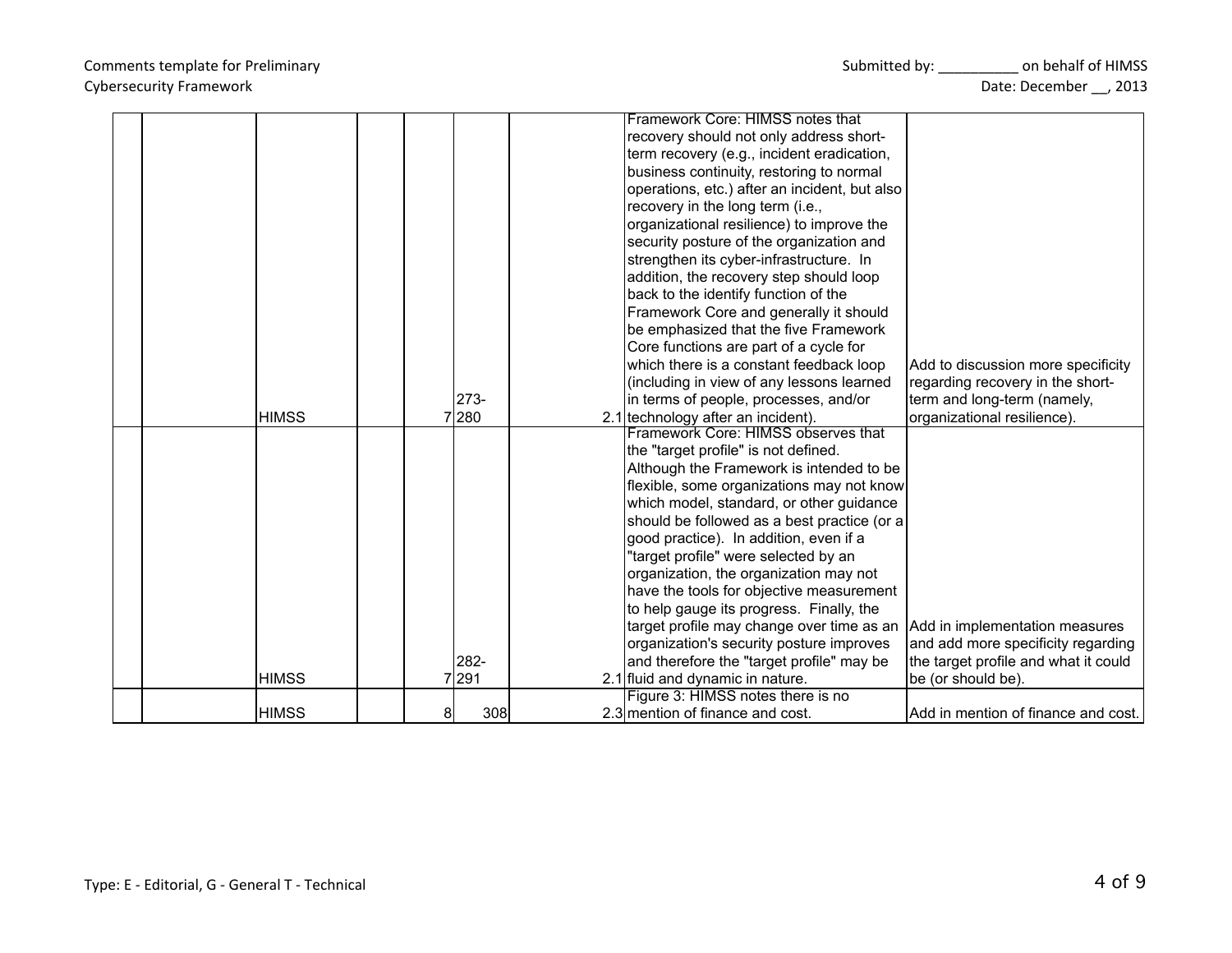### Type: E - Editorial, G - General T - Technical

## Cybersecurity Framework Date: December \_\_, 2013

| <b>HIMSS</b> | $332 -$<br>9 to $10 346$ | a reactive, ad-hoc approach to risk<br>management may result in a weak<br>security posture and a repeating<br>occurrence of incidents (which may rise to<br>the level of breaches). It may also lead to<br>underreporting or inaccurate and delayed<br>2.4 reports of incidents or breaches with a                                                                                                                                  |                                                                                                                                                                                                                                         |
|--------------|--------------------------|-------------------------------------------------------------------------------------------------------------------------------------------------------------------------------------------------------------------------------------------------------------------------------------------------------------------------------------------------------------------------------------------------------------------------------------|-----------------------------------------------------------------------------------------------------------------------------------------------------------------------------------------------------------------------------------------|
| <b>HIMSS</b> | $347 -$<br>10357         | Framework Core: Tier 2: We note that with<br>a lack of organizational-wide policy, there<br>may be underreporting or inaccurate and<br>2.4 delayed reports of incidents or breaches.                                                                                                                                                                                                                                                | IAdd into discussion that an<br>organizational-wide policy is a best<br>practice.                                                                                                                                                       |
| <b>HIMSS</b> | $372 -$<br>10376         | Framework Core: Tier 4: HIMSS notes<br>that both business continuity and<br>organizational resilience (to help<br>strengthen an organization's cyber-<br>infrastructure) are important action items<br>lin terms of "lessons learned" after an<br>2.4 incident.                                                                                                                                                                     | Add in discussion about business<br>continuity and organizational<br>resilience.                                                                                                                                                        |
| <b>HIMSS</b> | 386-<br>11 389           | Information Sharing: Tier 4: We note that<br>both business continuity and<br>organizational resilience (to help<br>strengthen an organization's cyber-<br>infrastructure) are important action items<br>in terms of "lessons learned" after an<br>2.4 incident.                                                                                                                                                                     | IAdd in discussion about business<br>continuity and organizational<br>resilience.                                                                                                                                                       |
| <b>HIMSS</b> | 409-<br>11411            | Establishing or Improving a Cybersecurity<br>Program: We recommend that all six steps<br>should be part of a continuous feedback<br>loop. In addition, risk should not be just<br>based upon simply regulatory<br>requirements or legal liability, especially in<br>the face of the growing problem of<br>cybercrime. Risk, however, should be<br>managed based upon organizational<br>3.2 needs and customer/client/patient needs. | Add to the set of six steps an<br>explanation which states that all six<br>steps should be part of a<br>continuous feedback loop.<br>Lessons learned should serve as a<br>tool to refine or otherwise revise<br>the process as a whole. |

Framework Core: Tier 1: We observe that

Comments template for Preliminary North Submitted by: North Submitted by: North Submitted by: North Submitted by: North Submitted by: North Submitted by: North Submitted by: North Submitted by: North Submitted by: North Su

 $\overline{\phantom{a}}$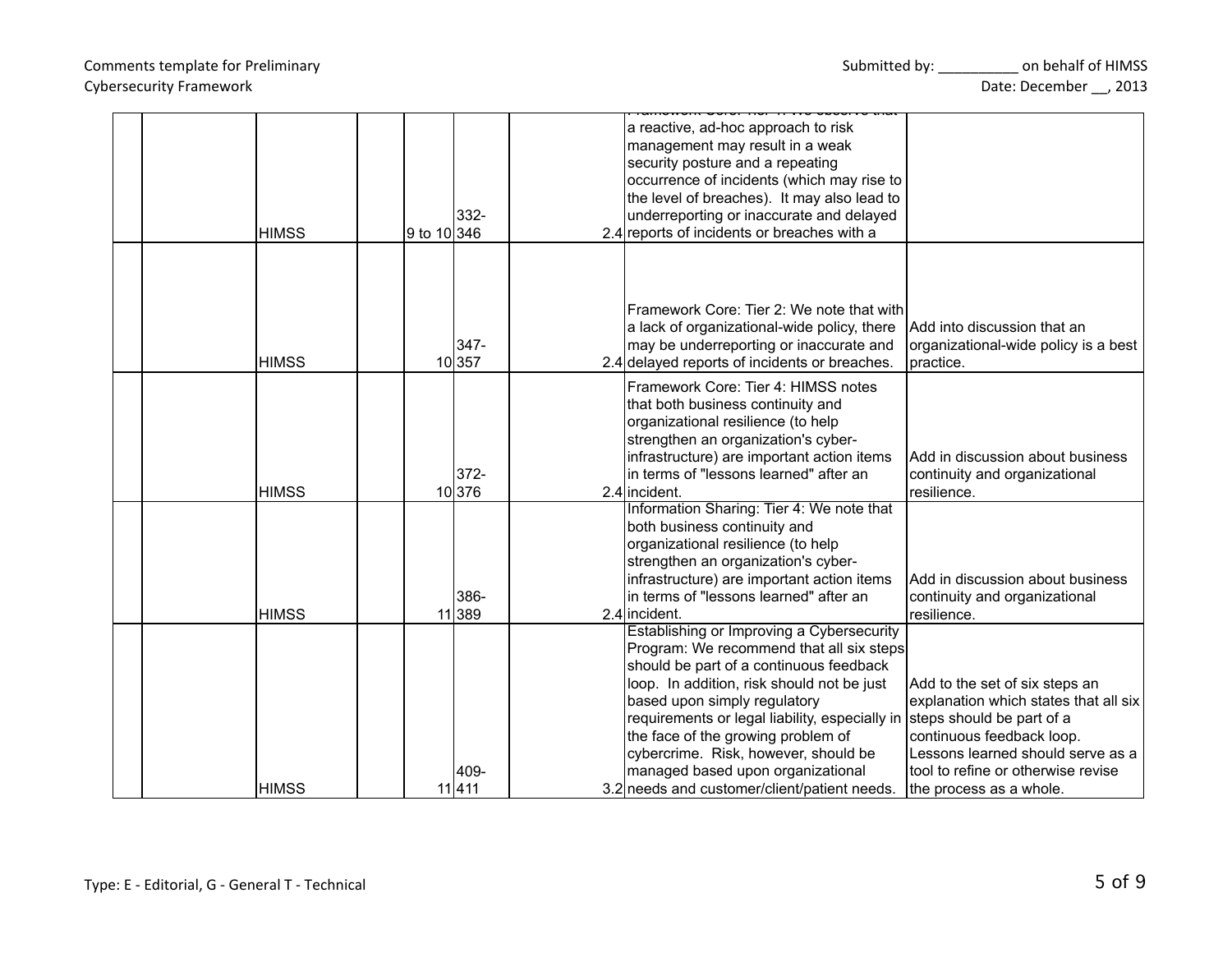|              |             |      |             | Establishing or Improving a Cybersecurity                                                                         |                                     |
|--------------|-------------|------|-------------|-------------------------------------------------------------------------------------------------------------------|-------------------------------------|
|              |             |      |             | Program: We note that the action plan                                                                             |                                     |
|              |             |      |             | should include incident handling,                                                                                 | Include the following elements in   |
|              |             |      |             | response, recovery, and organizational                                                                            | the action plan: incident handling, |
|              |             | 432- |             | resilience (to strengthen an organization's                                                                       | response, recovery, and             |
| <b>HIMSS</b> | 12436       |      |             | 3.2 cyber-infrastructure).                                                                                        | organizational resilience.          |
|              |             |      |             | Framework Core: For the standards,                                                                                |                                     |
|              |             |      |             | guidelines, and practices which are listed                                                                        | List which critical infrastructure  |
|              |             |      |             | in the table, we note that it may be good to sectors and industries within will                                   |                                     |
|              |             |      |             | list which critical infrastructure sectors                                                                        | benefit from those which are listed |
|              |             |      |             | and industries within will benefit from                                                                           | for the standards, guidelines, and  |
| <b>HIMSS</b> | $13-26$ All |      | Table 1     | those which are listed.                                                                                           | practices.                          |
|              |             |      |             | Risk Management Strategy: The risk                                                                                |                                     |
|              |             |      |             | management strategy may depend upon                                                                               |                                     |
|              |             |      |             | costs and level of risk (e.g., low or high).                                                                      |                                     |
|              |             |      |             | HIMSS observes that the solution may be                                                                           |                                     |
| <b>HIMSS</b> | $16$ N/A    |      | Appendix A  | different depending upon what these are.                                                                          |                                     |
|              |             |      |             |                                                                                                                   |                                     |
|              |             |      |             | Protect: We recommend that identity                                                                               | Add identity proofing,              |
|              |             |      |             | proofing, authentication, and authorization authentication, and authorization to                                  |                                     |
| <b>HIMSS</b> | 16-21   N/A |      | Appendix A  | should be included in this discussion.                                                                            | the discussion.                     |
| <b>HIMSS</b> | $18$ N/A    |      |             |                                                                                                                   |                                     |
|              |             |      | Appendix A  | Data Security: We recommend that encryp Add encryption to the discussion.<br>Information Protection Processes and |                                     |
|              |             |      |             | Procedures: We recommend that data                                                                                |                                     |
|              |             |      |             |                                                                                                                   |                                     |
|              |             |      |             | quality and data integrity need to be                                                                             |                                     |
|              |             |      |             | included in the discussion. If the data is                                                                        |                                     |
|              |             |      |             | tainted, the data will not convey accurate                                                                        |                                     |
|              |             |      |             | information. Data quality is one of the                                                                           |                                     |
|              |             |      |             | most important aspects of business                                                                                | Add data quality and data integrity |
| <b>HIMSS</b> | $19$ $N/A$  |      | Appendix A  | analytics and "big data."                                                                                         | to the discussion.                  |
|              |             |      |             |                                                                                                                   |                                     |
|              |             |      |             | Detection for malicious code: We note that                                                                        |                                     |
|              |             |      |             | it is important to detect malicious code                                                                          |                                     |
|              |             |      |             | based upon not only traditional signature                                                                         |                                     |
|              |             |      |             | detection, but with the use of other means                                                                        |                                     |
|              |             |      |             | such as heuristic detection, in view of the                                                                       | Add additional information          |
|              |             |      |             | ever increasing number of malicious code                                                                          | regarding detecting of malicious    |
|              |             |      |             | that exists in the wild each day.                                                                                 | code and include mention of         |
|              |             |      |             | Signatures are not always known and                                                                               | traditional and non-traditional     |
|              |             |      |             | malicious code may exist in the wild even                                                                         | means of detection (e.g., heuristic |
| <b>HIMSS</b> | $22$ N/A    |      | IAppendix A | for years before said code is identified.                                                                         | detection).                         |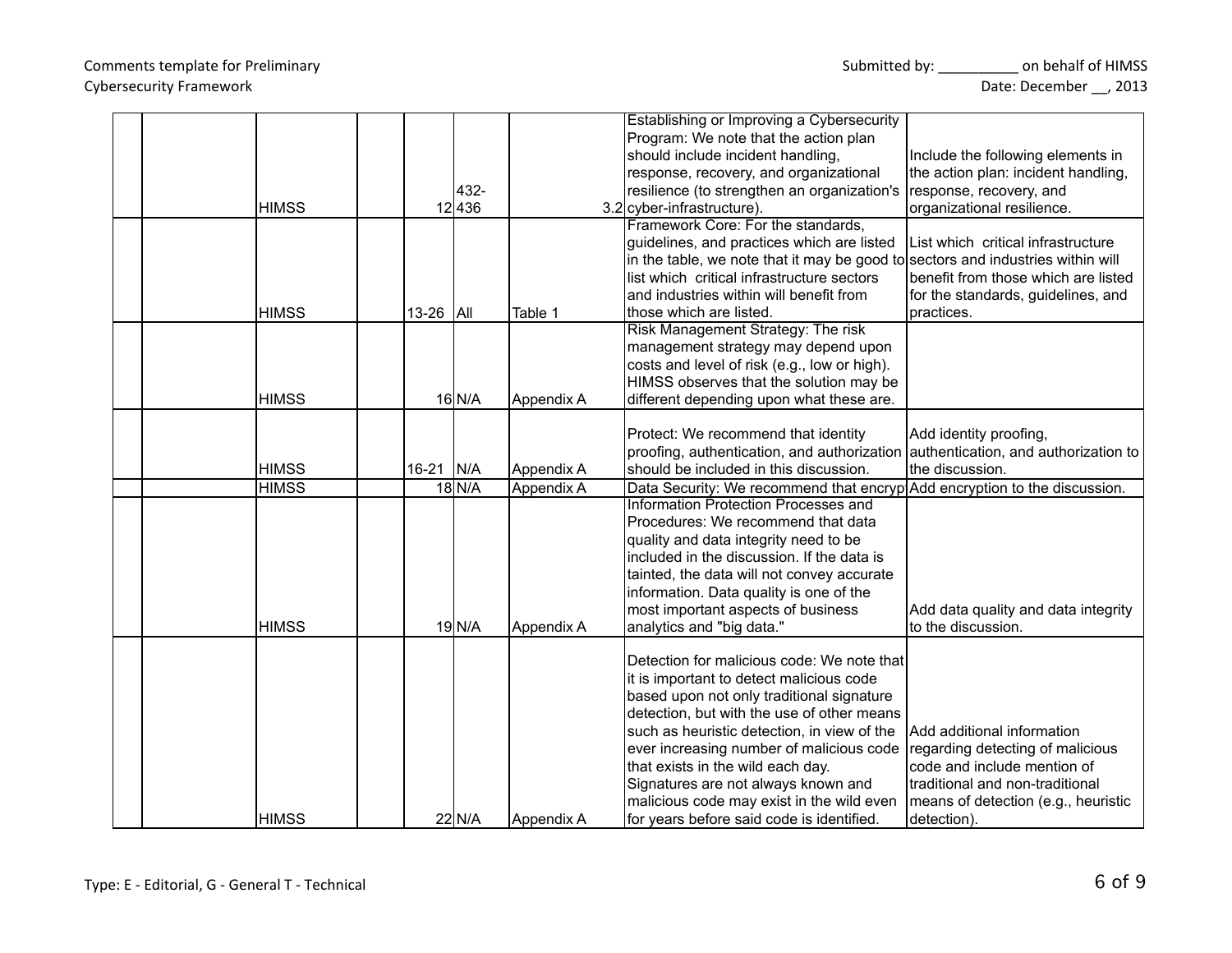|              |        |            | Detection: We note that it is important to                    |                                   |
|--------------|--------|------------|---------------------------------------------------------------|-----------------------------------|
|              |        |            | adequately define what an anomaly or an                       |                                   |
|              |        |            | event is. In the age of advanced                              |                                   |
|              |        |            | persistent threat, a cybersecurity event                      |                                   |
|              |        |            | may be one which may be unsuccessful or                       |                                   |
|              |        |            | successful. It is therefore important to                      |                                   |
|              |        |            | lobtain an accurate baseline of what                          |                                   |
|              |        |            | normal activity and operations look like for                  |                                   |
|              |        |            | an organization. Static tools (e.g.,                          |                                   |
|              |        |            | Itraditional antivirus software and intrusion                 |                                   |
|              |        |            | detection systems), in the face of                            |                                   |
|              |        |            | advanced persistent threat and other                          |                                   |
|              |        |            | sophisticated attacks, may not be enough                      |                                   |
|              |        |            | to detect such occurrences. Intelligence-                     |                                   |
|              |        |            | driven network security tools may be used                     |                                   |
|              |        |            | to detect anomalies, events, and hopefully                    |                                   |
|              |        |            | to head off threats before they become                        |                                   |
|              |        |            | problematic (i.e., a successful attempt                       |                                   |
|              |        |            | which infiltrates into a system, potentially                  |                                   |
|              |        |            | exfiltrates data, and potentially causing                     |                                   |
|              |        |            | harm, damage, or other adverse event).                        |                                   |
|              |        |            | Also, in the age of insider threat, it is                     |                                   |
|              |        |            | important to detect what is happening                         |                                   |
|              |        |            | inside your organization (i.e., vis-a-vis                     |                                   |
|              |        |            | trusted insiders) as well as outside. (To                     |                                   |
|              |        |            | this end, the CERT guide for Mitigating                       |                                   |
|              |        |            | Insider Threat may be considered as an                        | Add in more specificity regarding |
| <b>HIMSS</b> | 22 N/A | Appendix A | appropriate reference.)<br>Response: We observe that response | what an anomaly or an event is.   |
| <b>HIMSS</b> | 24 N/A | Appendix A | may not be the same for all organizations.                    |                                   |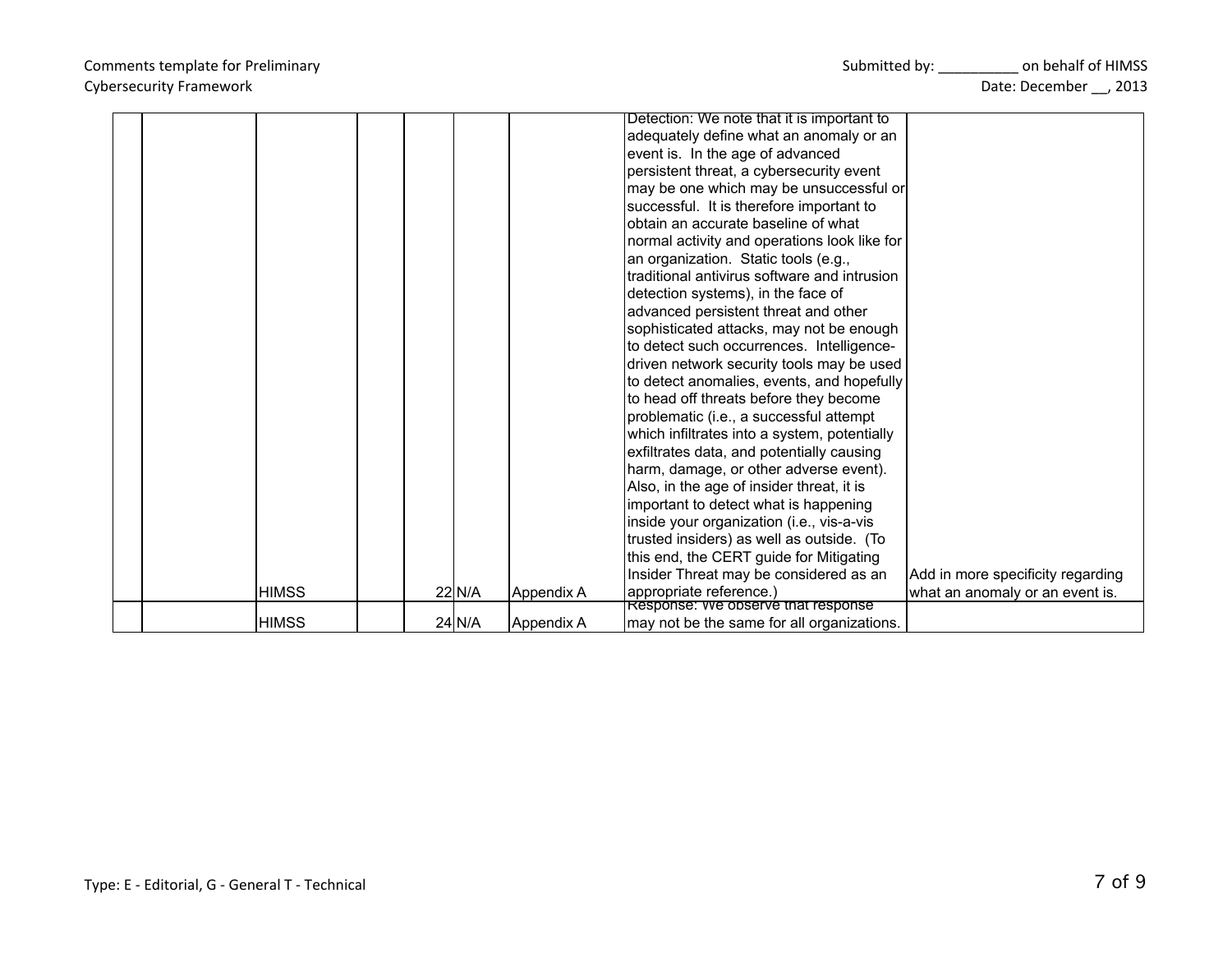|  |              |     |          |                | Informative References: We note that the                                         |                                                                  |
|--|--------------|-----|----------|----------------|----------------------------------------------------------------------------------|------------------------------------------------------------------|
|  |              |     |          |                | list of informative resources should be                                          |                                                                  |
|  |              |     |          |                | expanded to include ISACs, CERTs,                                                |                                                                  |
|  |              |     |          |                | public private partnerships, and other                                           |                                                                  |
|  |              |     |          |                | helpful resources such as NIST Special                                           |                                                                  |
|  |              |     |          |                | Publication No. 800-39 on Managing                                               |                                                                  |
|  |              |     |          |                | Information Security Risk (which may help                                        |                                                                  |
|  |              |     |          |                | organizations understanding the process                                          |                                                                  |
|  |              |     |          |                | for framing, assessing, responding,                                              |                                                                  |
|  |              |     |          |                | monitoring risk) and 800-55 on                                                   |                                                                  |
|  |              |     |          |                | performance management for information                                           |                                                                  |
|  |              |     |          |                | security (which may help organizations                                           | Add a listing of ISACs, CERTs,                                   |
|  |              |     |          |                | with implementation measures,                                                    | public private partnerships, NIST                                |
|  |              |     |          |                | effectiveness/efficiency measures, and                                           | special publications, and other                                  |
|  |              |     |          |                | impact measures). In addition, relevant                                          | resources that will be helpful. If the                           |
|  |              |     |          |                | portions of these guidance documents                                             | <b>NIST Framework is flexible and</b>                            |
|  |              |     |          |                | should be incorporated into the                                                  | scalable across critical                                         |
|  |              |     |          |                | Framework. Another informative                                                   | infrastructure sectors, it should                                |
|  |              |     |          |                | reference which may be helpful to list is                                        | have a wide variety of useful and                                |
|  |              |     |          |                | the CERT resource on mitigating insider                                          | helpful references to assist various                             |
|  | <b>HIMSS</b> |     | $26$ N/A | Appendix A     | threats.                                                                         | organizations.                                                   |
|  |              |     |          |                | ID Identify. Business Environment: HIMSS                                         |                                                                  |
|  |              |     |          |                | recommends that there should be a                                                |                                                                  |
|  | <b>HIMSS</b> | 27  |          | 484 Appendix A | discussion about costs.                                                          | Add in discussion about cost.                                    |
|  |              |     |          |                | Methodology Column: Identify contractual                                         |                                                                  |
|  |              |     |          |                | regulatory and legal, including                                                  |                                                                  |
|  |              |     |          |                | Constitutional, requirements: We note that                                       |                                                                  |
|  |              |     |          |                | there needs to be a discussion about                                             |                                                                  |
|  |              |     |          |                | current regulations and legal                                                    | Add in discussion of current                                     |
|  | <b>HIMSS</b> | 28  |          | 491 Table 3    | requirements.                                                                    | regulations and legal requirements.                              |
|  |              |     |          |                | Governance: Methodology column - PII:                                            |                                                                  |
|  |              |     |          |                | We note that this discussion also needs to                                       |                                                                  |
|  |              |     |          |                | mention policies on identity proofing,                                           | Add discussion regarding policies                                |
|  |              |     |          |                | authentication, authorization, and patient                                       | on identity proofing, authentication,                            |
|  | <b>HIMSS</b> | 28  |          | $491$ Table 3  | consent.                                                                         | authorization, and patient consent.                              |
|  |              |     |          |                | <del>Autrichtication, luchtity proomly,</del>                                    |                                                                  |
|  |              |     |          |                | authorization, transmission standards, and Add in discussion of authentication,  |                                                                  |
|  |              |     |          |                | encryption need to be included in the<br>discussion as well as addressing issues | identity proofing, authorization,<br>transmission standards, and |
|  |              |     |          |                |                                                                                  |                                                                  |
|  |              |     |          |                | concerning preserving data quality and                                           | encryption and preserving data                                   |
|  | <b>HIMSS</b> | 36l |          | 501 Appendix C | data integrity.                                                                  | quality and data integrity.                                      |